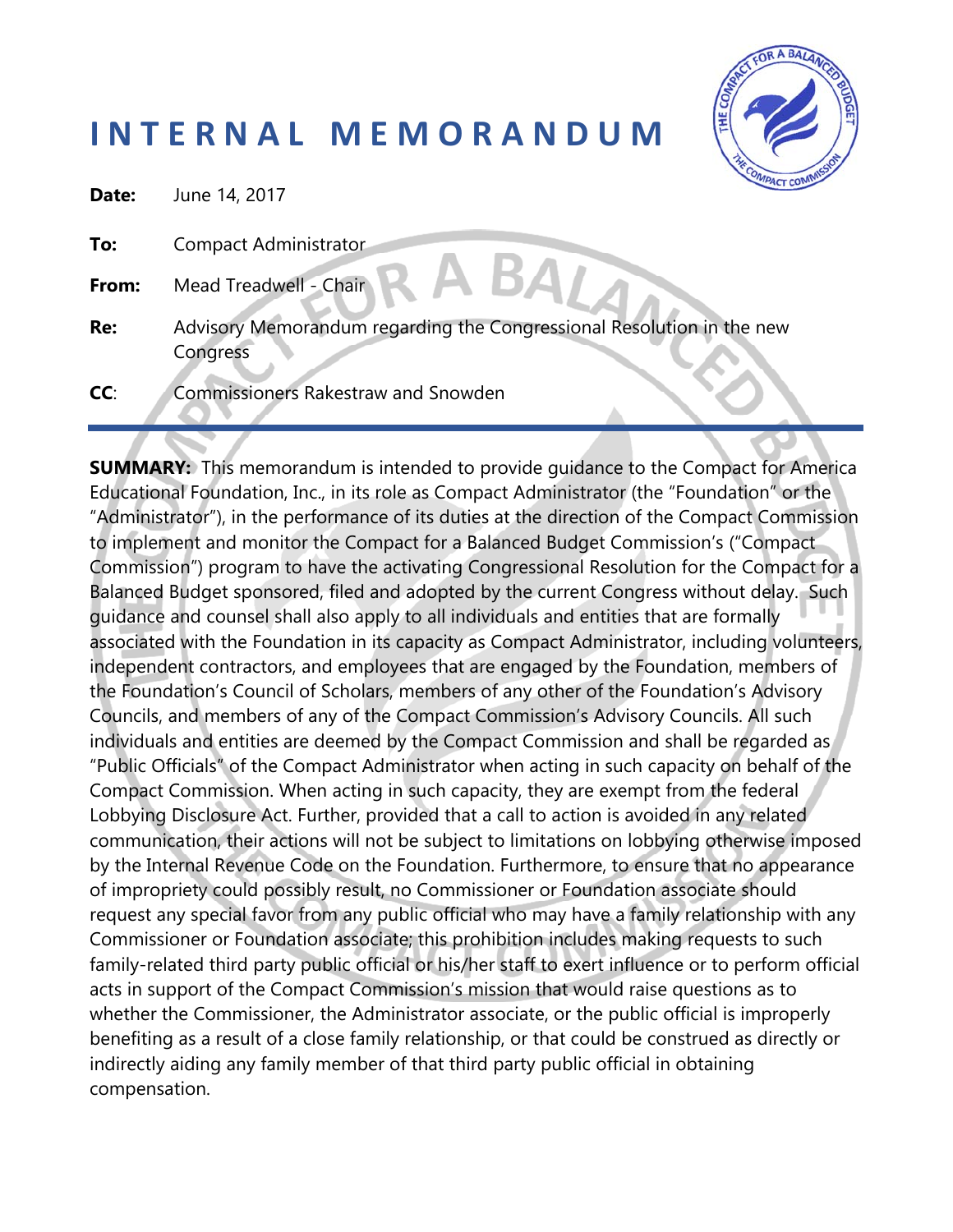## **BACKGROUND AND REQUESTED COMMUNICATIONS:**

During the 114<sup>th</sup> Congress (January 2015 – January 2017), Rep. Paul Gosar, along with 14 original co-sponsors and 10 subsequent co-sponsors, filed H.Con.Res. 26 in the U.S. House of Representatives on March 15, 2015. This is the required activating resolution for the Compact for a Balanced Budget. The resolution was referred to the House Committee on the Judiciary, and subsequently to the Subcommittee on the Constitution and Civil Justice. No companion legislation was filed in the U.S. Senate. Unfortunately, no further action was taken on H.Con. Res. 26, and the legislation died upon the adjournment of the 114<sup>th</sup> Congress.

It is the desire of the Compact Commission to have similar legislation filed in both the House and the Senate in the current 115<sup>th</sup> Congress (January 2017 – January 2019). Accordingly, the following actions will be necessary for the Foundation and Commissioners to undertake in their capacities as public officials:

- 1. Identify key legislators in the House and the Senate that would be willing to consider primary sponsorship in their respective chambers
- 2. Educate the key legislators on the Compact for a Balanced Budget and the required activating Congressional Resolution
- 3. Reach agreement with the key legislators as to who will be the primary sponsors in both chambers
- 4. Work with both primary sponsors to have legislative counsel draft the required legislation in acceptable format
- 5. Identify legislators in both chambers that would be willing to co-sponsor the legislation
- 6. Educate the legislators that would be willing to co-sponsor the legislation on the Compact for a Balanced Budget and the required Congressional Resolution
- 7. Make educational presentations to key Congressional leaders
	- a. House Republican Conference
	- b. House Democratic Conference
	- c. Senate Republican Conference
	- d. Senate Democratic Caucus
- 8. Make presentations to key Congressional caucuses, including, but not limited to:
	- a. House Republican Conference
		- i. House Republican Policy Committee
	- b. House Republican Study Committee
	- c. House Freedom Caucus
	- d. House Liberty Caucus
	- e. House Tuesday Group
	- f. House Tea Party Caucus
	- g. House Congressional Progressive Caucus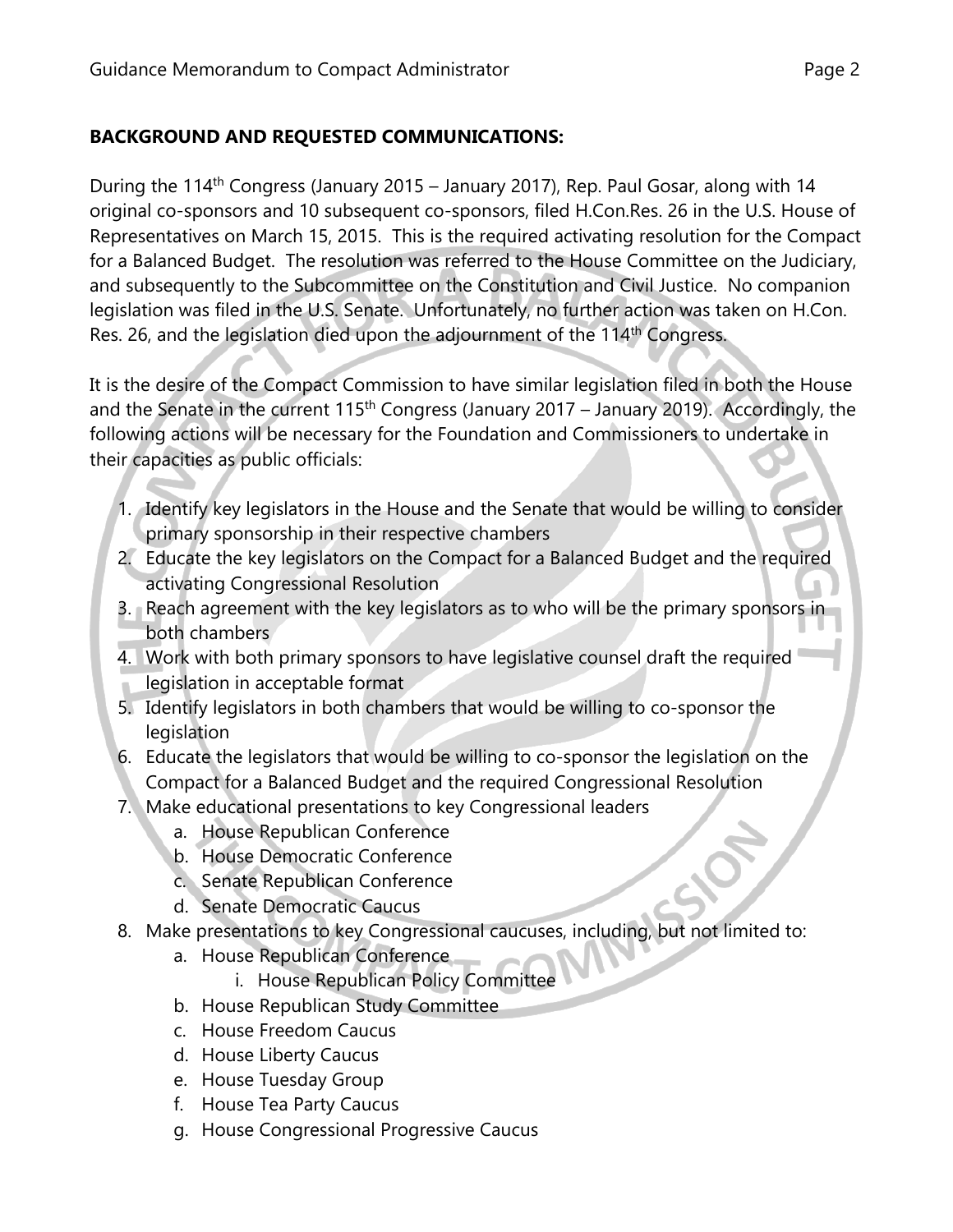- h. House Blue Dog Coalition
- i. Senate Republican Policy Committee
- j. Senate Democratic Policy and Communications Committee
- k. Congressional Budget Office
- 9. Make educational presentations to key think tank and policy organizations, including, ALANCE but not limited to:
	- a. Republican Main Street Partnership
	- b. Americans for Tax Reform
	- c. Cato Institute
	- d. Heritage Foundation
	- e. The Heartland Institute
	- f. Center for Budget and Policy Priorities
	- g. R Street
	- h. Competitive Enterprise Institute
- 10. Make educational presentations to the executive branch, including, but not limited to:
	- a. Key Whitehouse personnel
	- b. Office of Management and Budget
- 11. Testify before Congressional committees as the legislation moves forward, including, but not limited to:
	- a. House Budget Committee
		- b. House Judiciary Committee
	- c. Senate Budget Committee
	- d. Senate Judiciary Committee
- 12. Assist with research on the assertion that the Congressional Resolution is an administrative procedure that is not subject to the Senate filibuster / cloture rule
- 13. Assist with necessary press releases and educational publicity associated with the Congressional Resolution
- 14. Provide press interviews as requested by the Commission
- 15. Provide educational materials via the internet, social media, electronic media, print media, and broadcast media
- 16. Provide fundraising assistance to allow the above-described activities to occur

## **GUIDANCE**

It is the sense of the Compact Commission that the federal Lobbying Disclosure Act does not to apply to the Compact Commission or the Compact Commissioners, nor to the Foundation or any individual or entity acting on behalf of the Foundation at the direction of the Compact Commission in its capacity as Compact Administrator. This is because there is a specific exemption from the definition of "lobbying contacts" under the Act for communications made by a "public official" acting in his or her "official capacity" under 2 U.S.C. § 1602(8)(B)(i). On January 13, 2015, pursuant to its express statutory and contractual authority under Article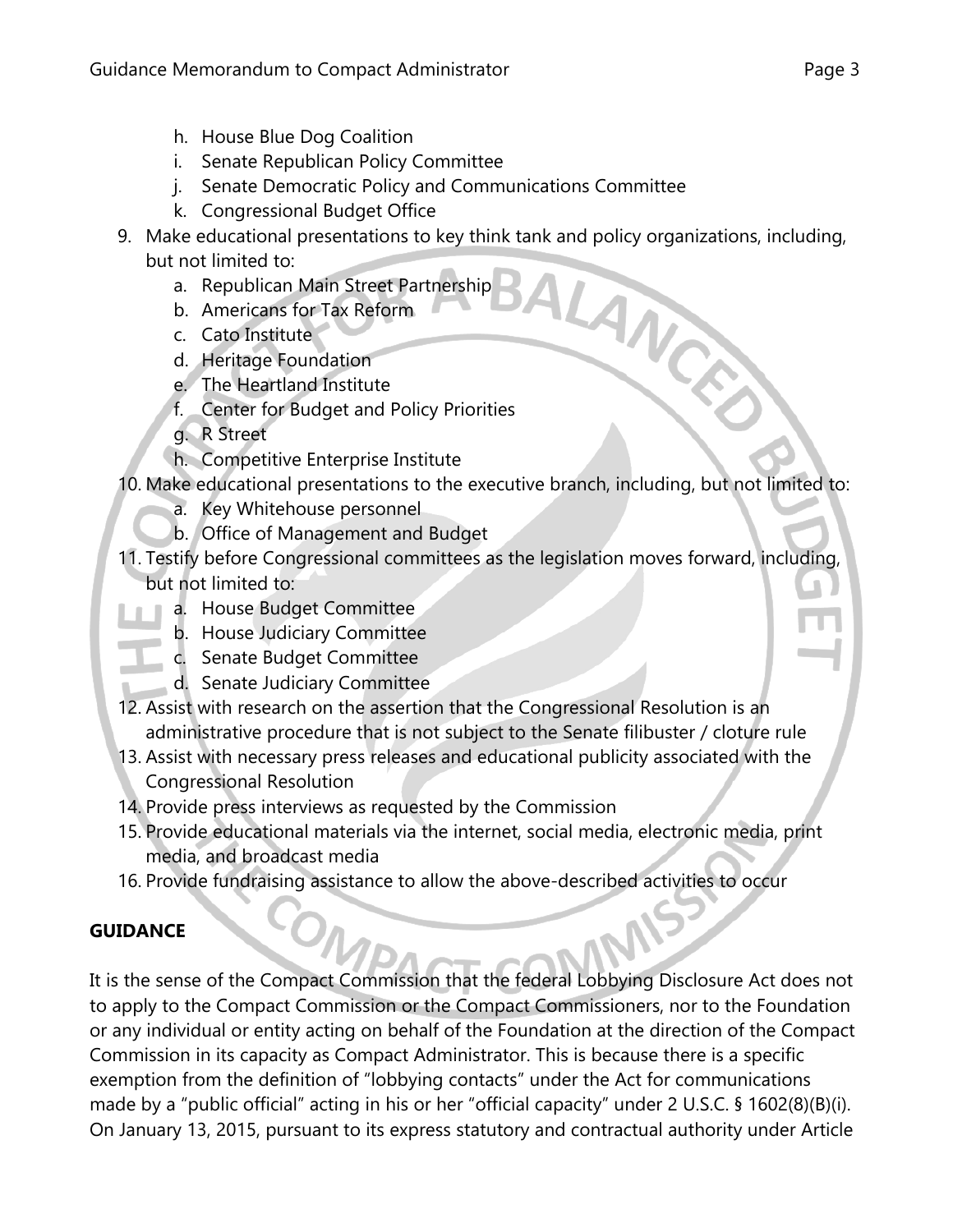IV, section 1(a), of the Compact for a Balanced Budget, the Compact Commission appointed, retained and requested the Foundation, including all individuals and entities formally associated with the Foundation, in writing and by way of a technical services contract to serve as Compact Administrator. In such capacity, the Foundation was directed by the Compact Commission to fulfill its responsibilities as Compact Administrator under Article IV, section 6, of the Compact for a Balanced Budget by communicating on behalf of the Compact Commission in regard to its authority under Article IV, section 1, subsection (b), to encourage States to join the Compact and Congress to call the Convention in accordance with the Balanced Budget Compact. In fact, at the Compact Commission's request, the Foundation agreed to assist the Commission in such capacity by providing technical advice and assistance in (a) formulating and transmitting and assisting the Compact Commission members in formulating and transmitting nonpartisan communications, which offer educational policy analysis, technical advice and expert testimony concerning the Compact for a Balanced Budget, to Congress, Member States and non-member States; (b) assisting the Compact Commission members in encouraging states to join the Compact for a Balanced Budget and Congress to call the Convention in accordance with the Compact; and (c) assisting the Compact Commission members in cooperating with any entity that shares a common interest with the Compact Commission and engages in policy research, public interest litigation or lobbying in support of the purposes of the Compact.

Accordingly, the Compact Commission, the Compact Commissioners, as well as the Foundation and any individual or entity acting on behalf of the Foundation in its capacity as Compact Administrator all appear to meet the definition of public official under 2 U.S.C. § 1602(15) (A) (an appointed official of a state) or (C) (an appointed official of an organization of State appointed officials). All of the foregoing contemplated communications of Compact Commission, the Compact Commissioners, as well as the Foundation and any individual or entity acting on behalf of the Foundation in its capacity as Compact Administrator are specifically authorized as part of their official duties by the Compact for a Balanced Budget. Moreover, by coordinating with the Compact Commission to host an official public meeting within the halls of Congress on May 25, 2016 without questioning the Commission's status, during which testimony was elicited from the Foundation in its capacity as Compact Administrator, the Leadership of the House of Representatives appears to have recognized the public official status of the Compact Commission, the Compact Commissioners, as well as the Foundation and any individual or entity acting on behalf of the Foundation in its capacity as Compact Administrator.

Further, the advice and assistance of the Foundation or any individual or entity acting on behalf of the Foundation in its capacity as Compact Administrator falls within the specific exemption from the Internal Revenue Code's definition of "lobbying" under 26 C.F.R. § 56.4911-2(c)(3) and 53.4945-2(d)(2), which excludes from that definition preparation work and communications stemming from written requests from a governmental body for technical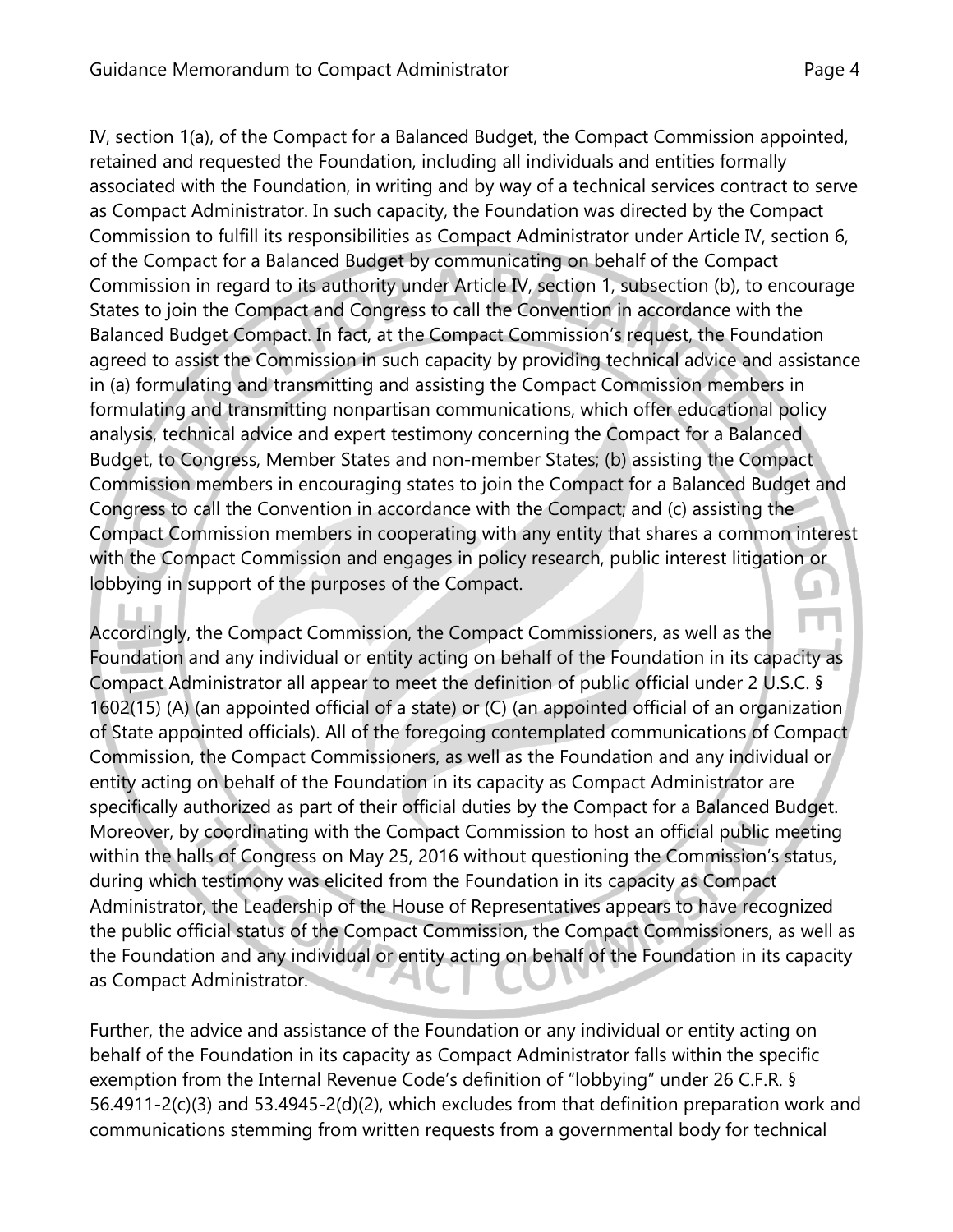advice and assistance. Furthermore, it is the Commission's understanding that the Foundation has secured a subchapter (h) election and has never exceeded the limits on permissible lobbying expenditures. Finally, it is the Commission's understanding that the Foundation specifically sought its 501(c)(3) exemption in light of its anticipated purpose of assisting in broad educational efforts related to the Compact for a Balanced Budget, the balanced budget amendment contained therein, and the required congressional activating resolution as directed by the Compact Commission. The Internal Revenue Service reportedly granted the Foundation's exemption in light of such operational purposes. Thus, notwithstanding any lobbying limitations that may otherwise generally apply because of the Foundation's status as a I.R.C. 501(c)(3) organization, the Foundation is fully authorized to undertake the foregoing broad educational efforts related to the Compact for a Balanced Budget, the balanced budget amendment contained therein, and the required congressional activating resolution as directed by the Compact Commission.

**General Communications Guidance**. The following are best practices that should generally be followed in any communication with any legislative or executive official regarding the Compact for a Balanced Budget:

- Include a statement in your email signature block or elsewhere prominently: "This communication is sent at the specific written request of the Compact for a Balanced Budget Commission, an interstate governmental body representing Alaska, Arizona, Georgia, Mississippi and North Dakota, pursuant to a pro bono technical advisory services contract between the Commission and Compact for America Educational Foundation, Inc. as Compact Administrator;"
- Provide educational information from a position of special knowledge or expertise, without propagandizing or making a call to action to support or oppose specific legislation;
- Make the communication contemporaneously available to all members of the Compact for a Balanced Budget Commission (mead.treadwell@balancedbudgetcompact.org; paulette.rakestraw@balancedbudgetcompact.org; greg.snowden@balancedbudgetcompact.org) by:
	- o giving them advance notice of your intent to engage in such communication and offering to brief them on what you intend to say;
	- o cc'ing them on your email; and
	- o retaining the email, writing or recording of the communication and notifying them that the email, writing or recording is available to them for their review.

**Call to Action Guidance**. The use of a call to action in any official communication should be the rare exception and not the rule. It is especially important for the Administrator to avoid making "grassroots lobbying communications." Under the Internal Revenue Code, a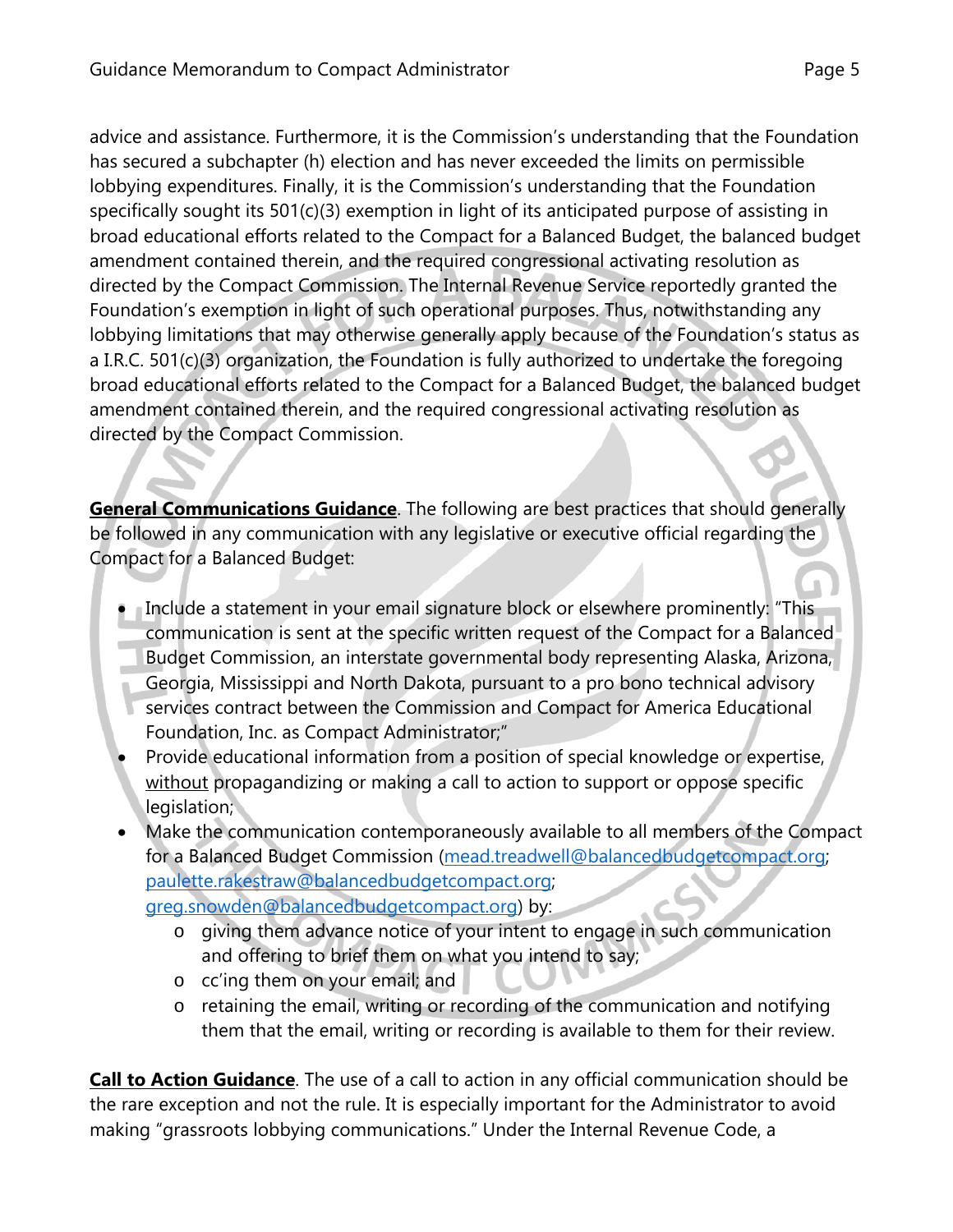"grassroots lobbying communication" is an attempt to influence specific legislation by encouraging the public (or a segment of the public) to contact legislators about that legislation. In order to constitute grassroots lobbying, a communication must do **all** of the following:

- $\bullet$  refer to specific legislation;
- express or reflect a view on that specific legislation; and
- includes "call to action" to the grassroots to influence legislators with respect to the specific legislation.

For grassroots lobbying purposes, the Internal Revenue Service may deem a communication a "call to action" if it includes **any** of the following:

- a statement that the recipient should contact a legislator or other relevant government official;
- the address, telephone number, web address, or similar information regarding a legislator or legislative body employee;
- a petition, post card or similar means for the recipient to contact a legislator or legislative body employee; **or**
- **•** identification of specific legislators who are opposed to or undecided about the organization's view on the legislation.

However, from time to time, the Commission may wish to communicate a specific call to action to policy makers or the grassroots in support of its mission. Although such a communication would not constitute lobbying for purposes of the federal Lobbying Disclosure Act (and most likely will not happen often enough to threaten the Administrator's 501(c)(3) tax status under its h election), best practices require segregating such actions from the activities of the Administrator as much as possible.

Accordingly, any call to action communication should be either made by or in the name of the Commissioner who requests the call to action, from an email account attributed to that Commissioner, **or**, if the expenditure of quantifiable Administrator resources is not directly involved, any Administrator associate should consider serving as a volunteer for Compact for America, Inc. for such purpose. If the latter choice is made, the Administrator associate should obtain a Compact for America Action (joe.blow@compactforamerica-action.org) email address and use his or her Action titling ("Volunteer, Advisory Council Member, Board Member, etc.") in the communication. If you do not have an existing Action email or title, notify Chip DeMoss, CEO of Compact for America, Inc., that you wish to volunteer for Compact for America Action and obtain a Compact for America Action email address and affiliation. When in doubt (and if a Commissioner is not available for attribution), use your Action email and affiliation exclusively.